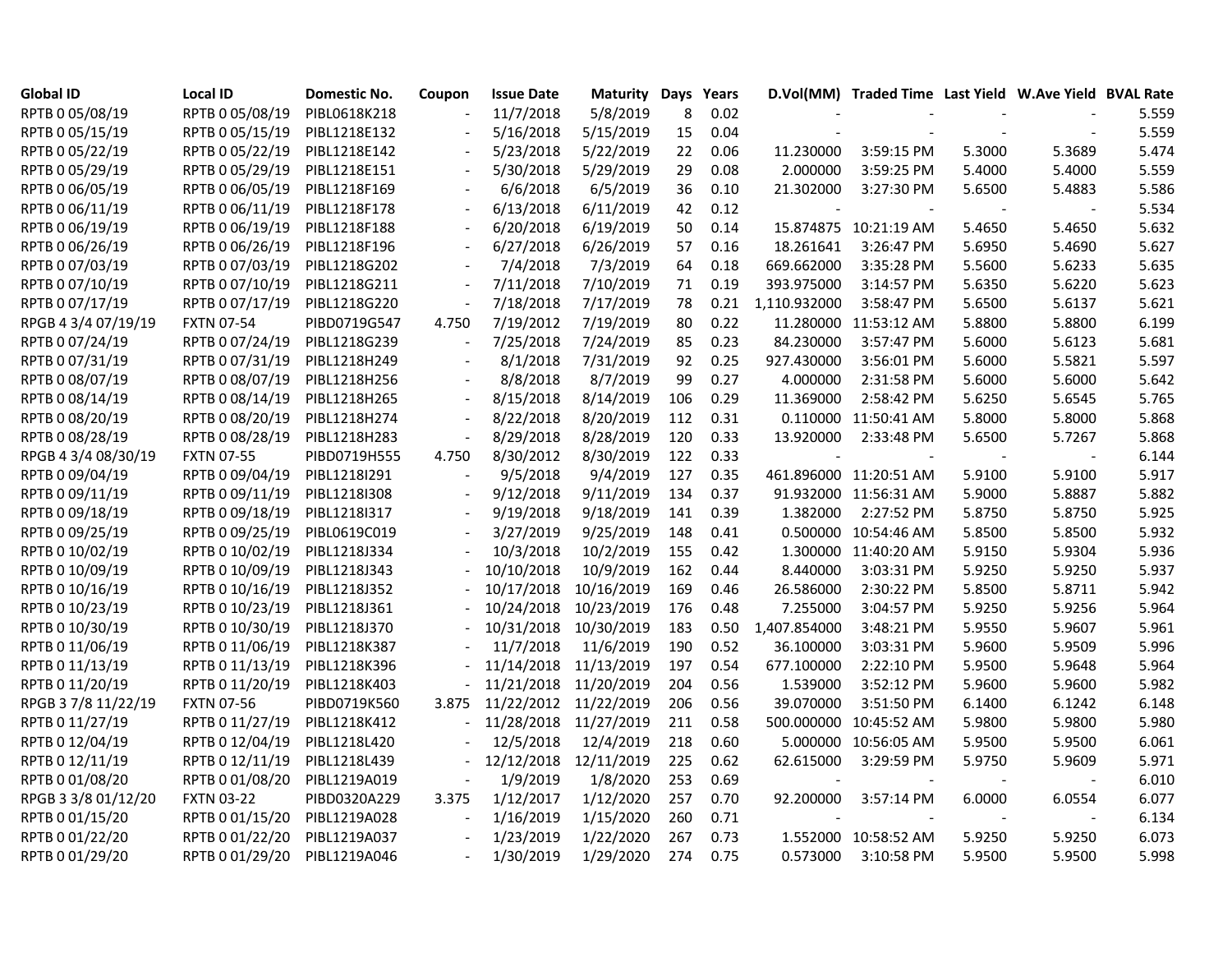| <b>Global ID</b>     | <b>Local ID</b>   | Domestic No. | Coupon                   | <b>Issue Date</b> | <b>Maturity Days Years</b> |     |      |                | D.Vol(MM) Traded Time Last Yield W.Ave Yield BVAL Rate |        |                |       |
|----------------------|-------------------|--------------|--------------------------|-------------------|----------------------------|-----|------|----------------|--------------------------------------------------------|--------|----------------|-------|
| RPTB 0 02/05/20      | RPTB 0 02/05/20   | PIBL1219B054 |                          | 2/6/2019          | 2/5/2020                   | 281 | 0.77 |                |                                                        |        |                | 6.134 |
| RPTB 0 02/12/20      | RPTB 0 02/12/20   | PIBL1219B063 |                          | 2/13/2019         | 2/12/2020                  | 288 | 0.79 | 1.000000       | 2:31:20 PM                                             | 5.9500 | 5.9500         | 6.129 |
| RPGB 7 3/4 02/18/20  | <b>FXTN 10-50</b> | PIBD1020B508 | 7.750                    | 2/18/2010         | 2/18/2020                  | 294 | 0.81 | 1.000000       | 3:36:42 PM                                             | 6.1000 | 6.1000         | 6.048 |
| RPTB 0 02/19/20      | RPTB 0 02/19/20   | PIBL1219B072 |                          | 2/20/2019         | 2/19/2020                  | 295 | 0.81 |                |                                                        |        |                | 6.101 |
| RPTB 0 03/11/20      | RPTB 0 03/11/20   | PIBL1219C106 |                          | 3/13/2019         | 3/11/2020                  | 316 | 0.87 | 1.000000       | 2:31:18 PM                                             | 5.9750 | 5.9750         | 6.146 |
| RPTB 0 03/18/20      | RPTB 0 03/18/20   | PIBL1219C115 |                          | 3/20/2019         | 3/18/2020                  | 323 | 0.88 | 3.884000       | 2:03:29 PM                                             | 6.0100 | 6.0100         | 6.121 |
| RPTB 0 03/25/20      | RPTB 0 03/25/20   | PIBL1219C124 |                          | 3/27/2019         | 3/25/2020                  | 330 | 0.90 | 5.250000       | 3:09:34 PM                                             | 6.0055 | 6.0055         | 6.110 |
| RPTB 0 04/01/20      | RPTB 0 04/01/20   | PIBL1219D132 | $\blacksquare$           | 4/3/2019          | 4/1/2020                   | 337 | 0.92 | 34.700000      | 2:29:21 PM                                             | 5.9850 | 5.8591         | 6.111 |
| RPTB 0 04/08/20      | RPTB 0 04/08/20   | PIBL1219D141 | $\overline{\phantom{a}}$ | 4/10/2019         | 4/8/2020                   | 344 | 0.94 | 3.720000       | 2:33:09 PM                                             | 6.0000 | 6.0302         | 6.012 |
| RPGB 4 1/4 04/11/20  | RTB 03-08         | PIID0320D087 | 4.250                    | 4/11/2017         | 4/11/2020                  | 347 | 0.95 | 1,698.604000   | 3:57:30 PM                                             | 6.0450 | 6.0271         | 6.032 |
| RPTB 0 04/29/20      | RPTB 0 04/29/20   | PIBL1219D178 | $\sim$                   | 4/30/2019         | 4/29/2020                  | 365 | 1.00 | 282.455000     | 3:49:00 PM                                             | 6.0000 | 6.0234         | 6.086 |
| RPGB 7 1/4 08/19/20  | RTB 10-01         | PIID1020H015 | 7.250                    | 8/19/2010         | 8/19/2020                  | 477 | 1.31 |                |                                                        |        |                | 6.025 |
| RPGB 3 3/8 08/20/20  | <b>FXTN 05-73</b> | PIBD0520H735 | 3.375                    | 8/20/2015         | 8/20/2020                  | 478 | 1.31 |                |                                                        |        |                | 6.076 |
| RPGB 6 1/8 09/16/20  | <b>FXTN 10-51</b> | PIBD1020I510 | 6.125                    | 9/16/2010         | 9/16/2020                  | 505 | 1.38 |                |                                                        |        |                | 6.091 |
| RPGB 5 7/8 12/16/20  | <b>FXTN 10-52</b> | PIBD1020L525 | 5.875                    | 12/16/2010        | 12/16/2020                 | 596 | 1.63 | 3.000000       | 2:59:52 PM                                             | 6.0000 | 6.0000         | 5.901 |
| RPGB 4 1/4 01/25/21  | <b>FXTN 03-23</b> | PIBD0321A236 | 4.250                    | 1/25/2018         | 1/25/2021                  | 636 | 1.74 | 29.620000      | 3:52:53 PM                                             | 5.9450 | 5.9452         | 5.968 |
| RPGB 7 3/8 03/03/21  | RTB 10-02         | PIID1021C027 | 7.375                    | 3/3/2011          | 3/3/2021                   | 673 | 1.84 |                |                                                        |        |                | 5.987 |
| RPGB 3 1/2 03/20/21  | <b>FXTN 07-57</b> | PIBD0721C574 | 3.500                    | 3/20/2014         | 3/20/2021                  | 690 | 1.89 | 266.300000     | 3:53:24 PM                                             | 5.9650 | 5.9540         | 5.948 |
| RPGB 6 1/2 04/28/21  | <b>FXTN 10-53</b> | PIBD1021D531 | 6.500                    | 4/28/2011         | 4/28/2021                  | 729 | 2.00 |                |                                                        |        |                | 6.024 |
| RPGB 4 7/8 06/13/21  | RTB 03-09         | PIID0321F092 | 4.875                    | 6/13/2018         | 6/13/2021                  | 775 | 2.12 | 247.060000     | 3:11:00 PM                                             | 5.8750 | 5.8749         | 5.912 |
| RPGB 5 3/4 10/20/21  | RTB 10-03         | PIID1021J039 | 5.750                    | 10/20/2011        | 10/20/2021                 | 904 | 2.48 | 1.000000       | 3:56:03 PM                                             | 6.0000 | 6.0000         | 6.120 |
| RPGB 5 3/4 11/24/21  | <b>FXTN 10-55</b> | PIBD1021K551 | 5.750                    | 11/24/2011        | 11/24/2021                 | 939 | 2.57 |                |                                                        |        | $\sim$         | 5.943 |
| RPGB 63/8 01/19/22   | <b>FXTN 10-54</b> | PIBD1022G545 | 6.375                    | 7/19/2011         | 1/19/2022                  | 995 | 2.72 |                | 3.200000 11:24:40 AM                                   | 5.8500 | 5.8500         | 6.009 |
| RPGB 4 01/26/22      | <b>FXTN 05-74</b> | PIBD0522A747 | 4.000                    | 1/26/2017         | 1/26/2022 1002             |     | 2.74 | 65.200000      | 3:40:52 PM                                             | 5.8350 | 5.8302         | 5.865 |
| RPGB 15 03/14/22     | <b>FXTN 20-02</b> | PIBD2022C021 | 15.000                   | 3/14/2002         | 3/14/2022 1049             |     | 2.87 | $\blacksquare$ |                                                        |        | $\blacksquare$ | 5.831 |
| RPGB 4 7/8 08/02/22  | <b>FXTN 10-56</b> | PIBD1022H562 | 4.875                    | 8/2/2012          | 8/2/2022 1190              |     | 3.26 |                |                                                        |        |                | 6.121 |
| RPGB 4 3/4 09/13/22  | <b>FXTN 10-57</b> | PIBD1022I570 | 4.750                    | 9/13/2012         | 9/13/2022 1232             |     | 3.37 |                |                                                        |        |                | 6.041 |
| RPGB 12 3/4 10/17/22 | <b>FXTN 20-03</b> | PIBD2022J033 | 12.750                   | 10/17/2002        | 10/17/2022 1266            |     | 3.47 |                |                                                        |        |                | 5.959 |
| RPGB 4 5/8 12/04/22  | RTB 05-11         | PIID0522L114 | 4.625                    | 12/4/2017         | 12/4/2022 1314             |     | 3.60 | 173.650000     | 3:52:12 PM                                             | 5.8800 | 5.8560         | 5.834 |
| RPGB 4 12/06/22      | <b>FXTN 10-58</b> | PIBD1022L585 | 4.000                    | 12/6/2012         | 12/6/2022 1316             |     | 3.60 |                | 4.000000 11:31:28 AM                                   | 5.9500 | 5.9500         | 6.023 |
| RPGB 13 02/20/23     | <b>FXTN 20-04</b> | PIBD2023B048 | 13.000                   | 2/20/2003         | 2/20/2023 1392             |     | 3.81 |                |                                                        |        |                | 5.892 |
| RPGB 5 1/2 03/08/23  | <b>FXTN 05-75</b> | PIBD0523C752 | 5.500                    | 3/8/2018          | 3/8/2023 1408              |     | 3.86 | 40.000000      | 3:41:06 PM                                             | 5.8750 | 5.8938         | 5.900 |
| RPGB 3 1/2 04/21/23  | <b>FXTN 07-58</b> | PIBD0723D588 | 3.500                    | 4/21/2016         | 4/21/2023 1452             |     | 3.98 | 22.990000      | 3:56:41 PM                                             | 5.9750 | 5.8534         | 5.925 |
| RPGB 11 7/8 05/29/23 | <b>FXTN 20-05</b> | PIBD2023E054 | 11.875                   | 5/29/2003         | 5/29/2023 1490             |     | 4.08 |                |                                                        |        | $\sim$         | 6.068 |
| RPGB 3 1/4 08/15/23  | RTB 10-04         | PIID1023H046 | 3.250                    | 8/15/2013         | 8/15/2023 1568             |     | 4.29 | 3.600000       | 2:26:52 PM                                             | 5.9500 | 5.9500         | 5.894 |
| RPGB 11 3/8 10/23/23 | <b>FXTN 20-06</b> | PIBD2023J068 | 11.375                   | 10/23/2003        | 10/23/2023 1637            |     | 4.48 |                |                                                        |        |                | 5.932 |
| RPGB 6 1/4 03/12/24  | RTB 05-12         | PIID0524C129 | 6.250                    | 3/12/2019         | 3/12/2024 1778             |     | 4.87 | 7,057.210000   | 3:58:40 PM                                             | 5.8250 | 5.8402         | 5.830 |
| RPGB 4 1/2 04/20/24  | <b>FXTN 07-59</b> | PIBD0724D595 | 4.500                    | 4/20/2017         | 4/20/2024 1817             |     | 4.98 |                |                                                        |        |                | 5.902 |
| RPGB 12 3/8 06/03/24 | <b>FXTN 20-07</b> | PIBD2024F075 | 12.375                   | 6/3/2004          | 6/3/2024 1861              |     | 5.10 |                |                                                        |        |                | 5.845 |
| RPGB 12 7/8 08/05/24 | <b>FXTN 20-08</b> | PIBD2024H086 | 12.875                   | 8/5/2004          | 8/5/2024 1924              |     | 5.27 |                |                                                        |        |                | 5.926 |